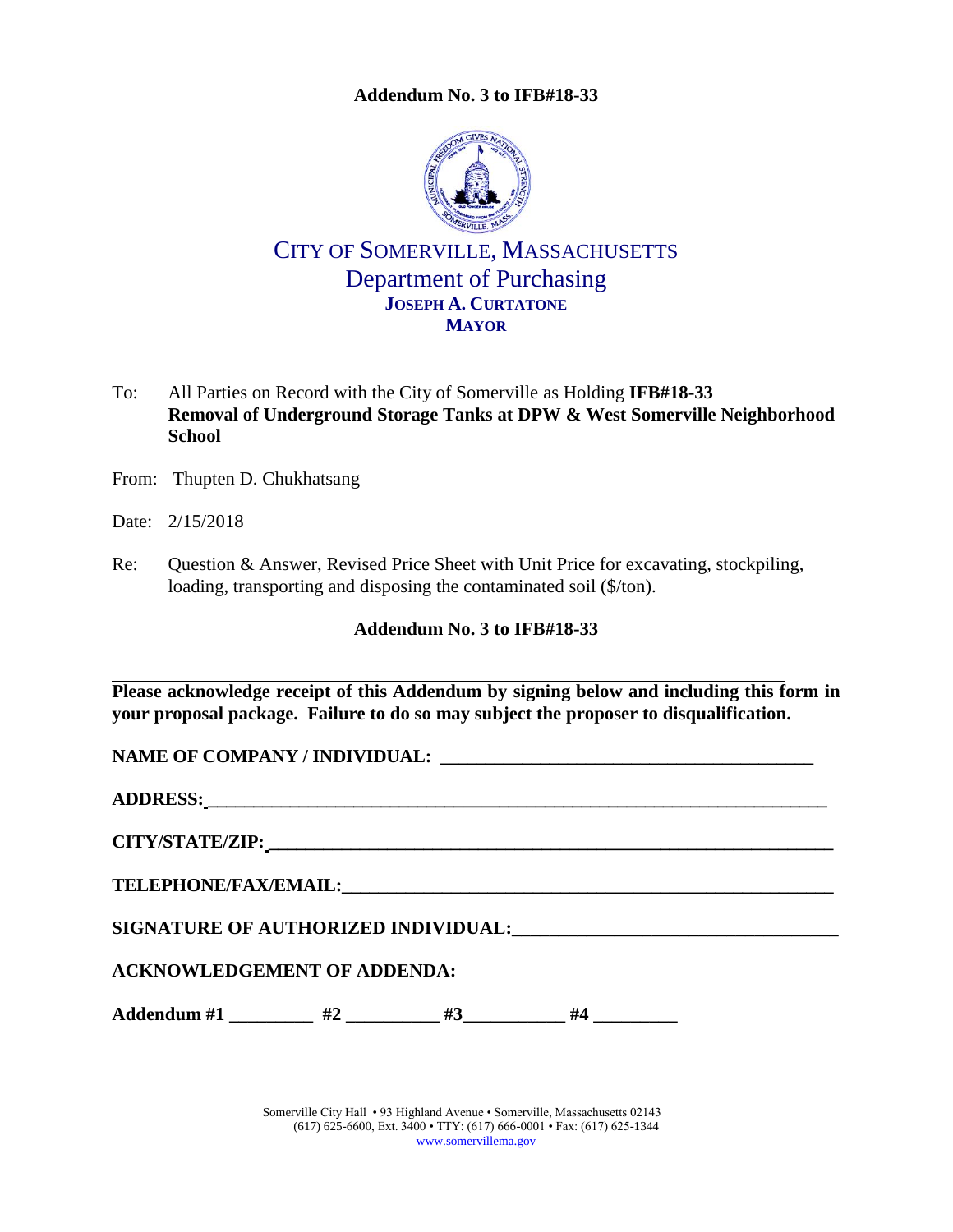#### **Addendum No. 3 to IFB#18-33**

#### **Questions & Answers**

**1. Can you please clarify regarding the contaminated soil requirements? I believe the school is not under a current AUL. It is currently written into the specs that we should either include handling of contaminated soil as a unit rate where provided or include it in our base bid.** 

Based on the preliminary survey, the City of Somerville does not expect to have contaminated soil at DPW or West Somerville Neighborhood School site. However, with this Addendum, City would like to request the bidders to provide separate unit costs based on per ton of contaminated soil. This unit cost will be applicable for all tank locations and will be applicable only if any contaminated soil is detected. Contractor shall be responsible for, and shall not be reimbursed for, costs associated with replacement or proper disposal of contaminated materials that is being generated inadvertently due to any damage or during cleaning operation.

**Revised Price Sheet attached below.**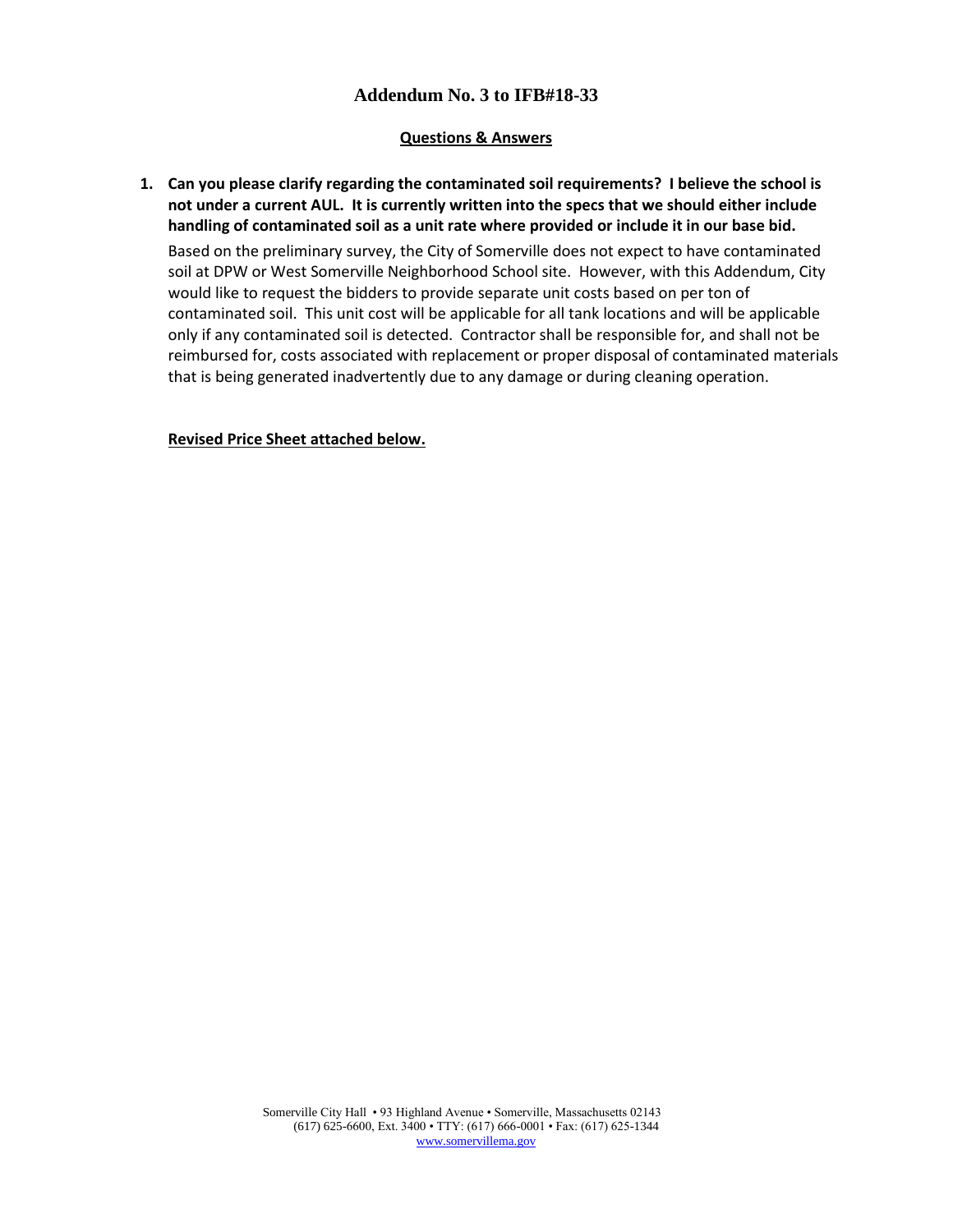### **[IFB # 18-33](#page--1-0) Addendum No. 3 – Revised Bid Sheet SECTION 4.0 FORM FOR GENERAL BID**

The undersigned proposes to furnish all labor and materials required for: [REMOVAL OF UNDERGROUND](#page--1-1)  [STORAGE TANKS AT DPW & WEST SOMERVILLE NEIGHBORHOOD SCHOOL](#page--1-1)

In accordance with the accompanying plans and specifications provided by the City of Somerville and specified below, subject to additions and deductions according to the terms of the specifications.

The bidder certifies the following bulleted statements and offers to supply and deliver the materials and services specified below in full accordance with the Contract Documents supplied by the City of Somerville

- The bids will be received at the office of the Purchasing Director, Somerville City Hall, 93 Highland Avenue, Somerville, MA 02143 no later than **2/21/2018 [by 11AM EST](#page--1-2)**
- If the **awarded** vendor is a Corporation a "Certificate of Good Standing" (produced by the Mass. Sec. of State) must be furnished with the resulting contract (see Section 3.0.)
- **Awarded Vendor** must comply with Living Wage requirements (see Section 3.0; only for services)
- **Awarded Vendor** must comply with insurance requirements as stated in Section 3.0.
- The Purchasing Director reserves the right to accept or reject any or all bids and/or to waive any informalities if in her/his sole judgment it is deemed to be in the best interest of the City of Somerville.
- The following prices shall include delivery, the cost of fuel, the cost of labor, and all other charges.
- This form to be enclosed in sealed bid package.

| Item#          | <b>Item</b>                                                                                                    |                                 | <b>Bid Price (\$)</b> | <b>Bid Price in Words</b> |
|----------------|----------------------------------------------------------------------------------------------------------------|---------------------------------|-----------------------|---------------------------|
|                | <b>DPW Tank #1 (approximately</b>                                                                              | Removal as per scope of         |                       |                           |
|                | 4000 Gallons capacity)                                                                                         | work                            |                       |                           |
|                |                                                                                                                | Backfill the hole to grade      |                       |                           |
| $\overline{2}$ | <b>DPW Tank #2 (approximately</b>                                                                              | Removal as per scope of         |                       |                           |
|                | 4000 Gallons capacity)                                                                                         | work                            |                       |                           |
|                |                                                                                                                | Backfill the hole to grade      |                       |                           |
| 3              | <b>6 small tanks at DPW</b><br>basement (approximately 500                                                     | Removal as per scope of<br>work |                       |                           |
|                | <b>Gallons capacity per tank)</b>                                                                              |                                 |                       |                           |
|                |                                                                                                                |                                 |                       |                           |
| 4              | <b>West Somerville</b>                                                                                         | Removal as per scope of         |                       |                           |
|                | Neighborhood School - 1 UST                                                                                    | work                            |                       |                           |
|                | (approximately 2000 Gallons<br>capacity)                                                                       |                                 |                       |                           |
|                |                                                                                                                | Backfill the hole to grade      |                       |                           |
|                | Total Bid Amount (Tank removal cost for all tanks: Item 1<br>through 4)                                        |                                 |                       |                           |
|                |                                                                                                                |                                 |                       |                           |
|                | Add Alternate No. 1: Lump sum cost for repaving UST<br>removal locations of DPW Tank#1 & 2                     |                                 |                       |                           |
|                | Add Alternate No. 2: Lump sum cost for repaving UST<br>removal location at West Somerville Neighborhood School |                                 |                       |                           |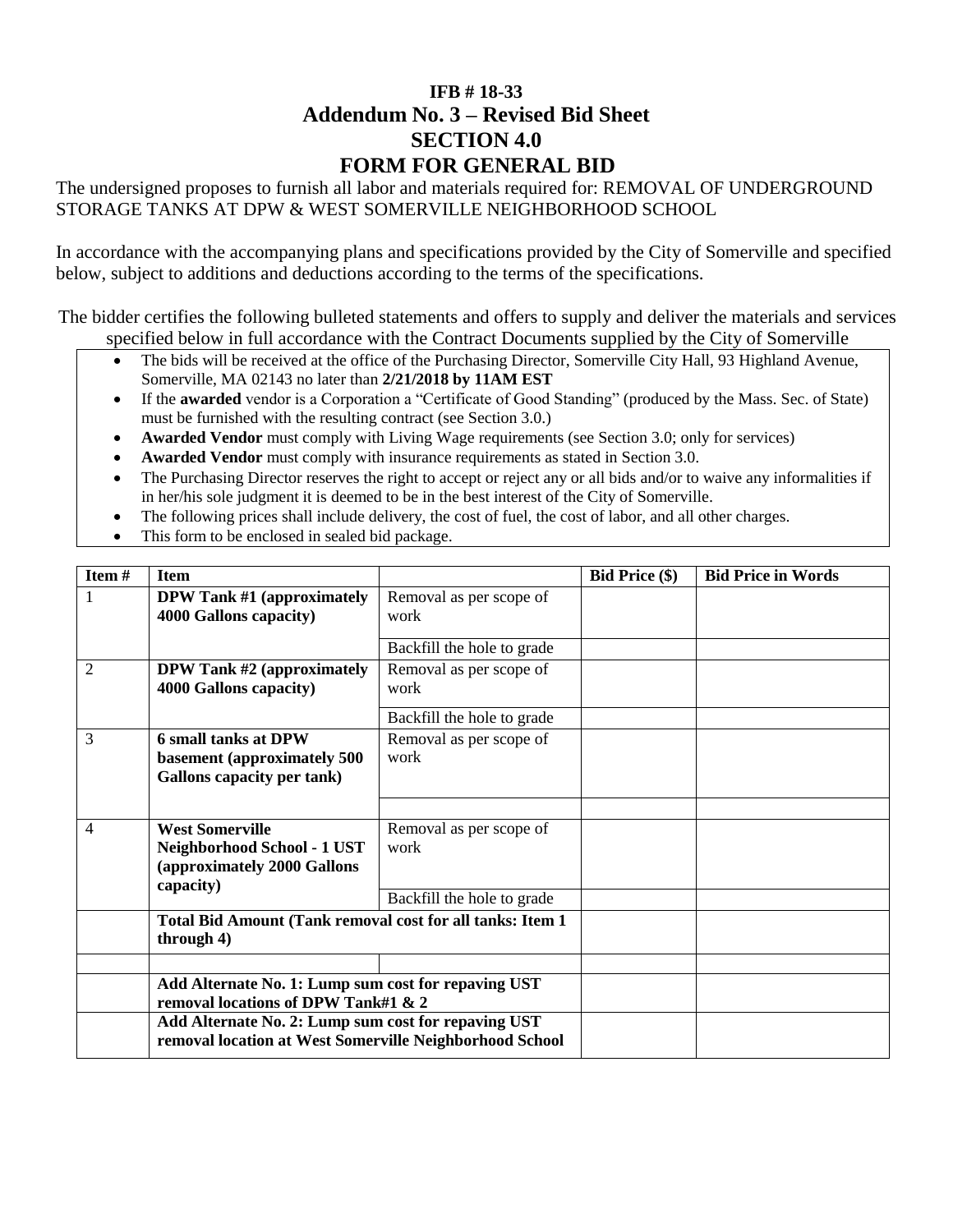# **List of Unit Price Items of Work**

| <b>Item</b> $#$ | <b>Item</b>                                                     | <b>Bid Price (\$)</b> | <b>Bid Price in Words</b> |  |  |
|-----------------|-----------------------------------------------------------------|-----------------------|---------------------------|--|--|
| A               | Unit cost for oil /oil sludge removal and disposal (\$/gallons) |                       |                           |  |  |
|                 |                                                                 |                       |                           |  |  |
| B               | Excavate, stockpile, load, transport and dispose No. 2 fuel     |                       |                           |  |  |
|                 | oil impacted soil for asphalt batch recycling, PER TON (up to   |                       |                           |  |  |
|                 | 20 Tons)                                                        |                       |                           |  |  |
| C               | Excavate, stockpile, load, transport and dispose No. 2 fuel     |                       |                           |  |  |
|                 | oil impacted soil for asphalt batch recycling, PER TON (over    |                       |                           |  |  |
|                 | $20$ Tons)                                                      |                       |                           |  |  |
| D               | Excavate, stockpile, load, transport and dispose No. 2 fuel     |                       |                           |  |  |
|                 | oil impacted soil for unlined landfill reuse/disposal, PER      |                       |                           |  |  |
|                 | TON (up to 20 Tons)                                             |                       |                           |  |  |
| E               | Excavate, stockpile, load, transport and dispose No. 2 fuel     |                       |                           |  |  |
|                 | oil impacted soil for unlined landfill reuse/disposal, PER      |                       |                           |  |  |
|                 | TON (over 20 Tons)                                              |                       |                           |  |  |

(*If applicable*) The contract price does not include the items listed on the attached "Bid Form for Alternates;" the bidder understands that the project construction cost estimate provided by the City is inclusive of all the work described in this form.

The undersigned agrees that, if he is selected as general contractor, he will within five days, Saturdays, Sundays and legal holidays excluded, after presentation thereof by the awarding authority, execute a contract in accordance with the terms of this bid and furnish a performance bond and also a labor and materials or payment bond (as indicated in the "Key Project Information" section on the 2nd page of this bid), each of a surety company qualified to do business under the laws of the commonwealth and satisfactory to the awarding authority and each in the sum of the contract price, the premiums for which are to be paid by the general contractor and are included in the contract price; provided, however, that if there is more than one surety company, the surety companies shall be jointly and severally liable.

The undersigned hereby certifies that he is able to furnish labor that can work in harmony with all other elements of labor employed or to be employed on the work; that all employees to be employed at the worksite will have successfully completed a course in construction safety and health approved by the United States Occupational Safety and Health Administration that is at least 10 hours in duration at the time the employee begins work and who shall furnish documentation of successful completion of said course with the first certified payroll report for each employee; and that he will comply fully with all laws and regulations applicable to awards made subject to section 44A.

The undersigned further certifies under the penalties of perjury that this bid is in all respects bona fide, fair and made without collusion or fraud with any other person. As used in this subsection the word "person" shall mean any natural person, joint venture, partnership, corporation or other business or legal entity. The undersigned further certifies under penalty of perjury that the said undersigned is not presently debarred from doing public construction work in the commonwealth under the provisions of section twenty-nine F of chapter twenty-nine, or any other applicable debarment provisions of any other chapter of the General Laws or any rule or regulation promulgated thereunder.

The Undersigned Bidder certifies under the penalties of perjury that:

- (1) Pursuant to M.G.L. c. 62C, §49A, to the best of the signatories knowledge and belief, that the Undersigned Bidder is in compliance with all laws of the Commonwealth relating to taxes, reporting of employees and contractors, and withholding and remitting child support, as well as paid all contributions and payments in lieu of contributions pursuant to MGL 151A, §19A(b); and,
- (2) the Federal Employer Identification Number (EIN) of the Bidder is:

The Undersigned Bidder certifies under penalties of perjury that the Bidder is not presently debarred from doing federal or state public construction work, that the Bidder has not had its low bid rejected by any municipality in the previous two years, except:

in which case the reasons for rejection were as follows:

The Undersigned Bidder has submitted all requested referenced information on the Reference Form.